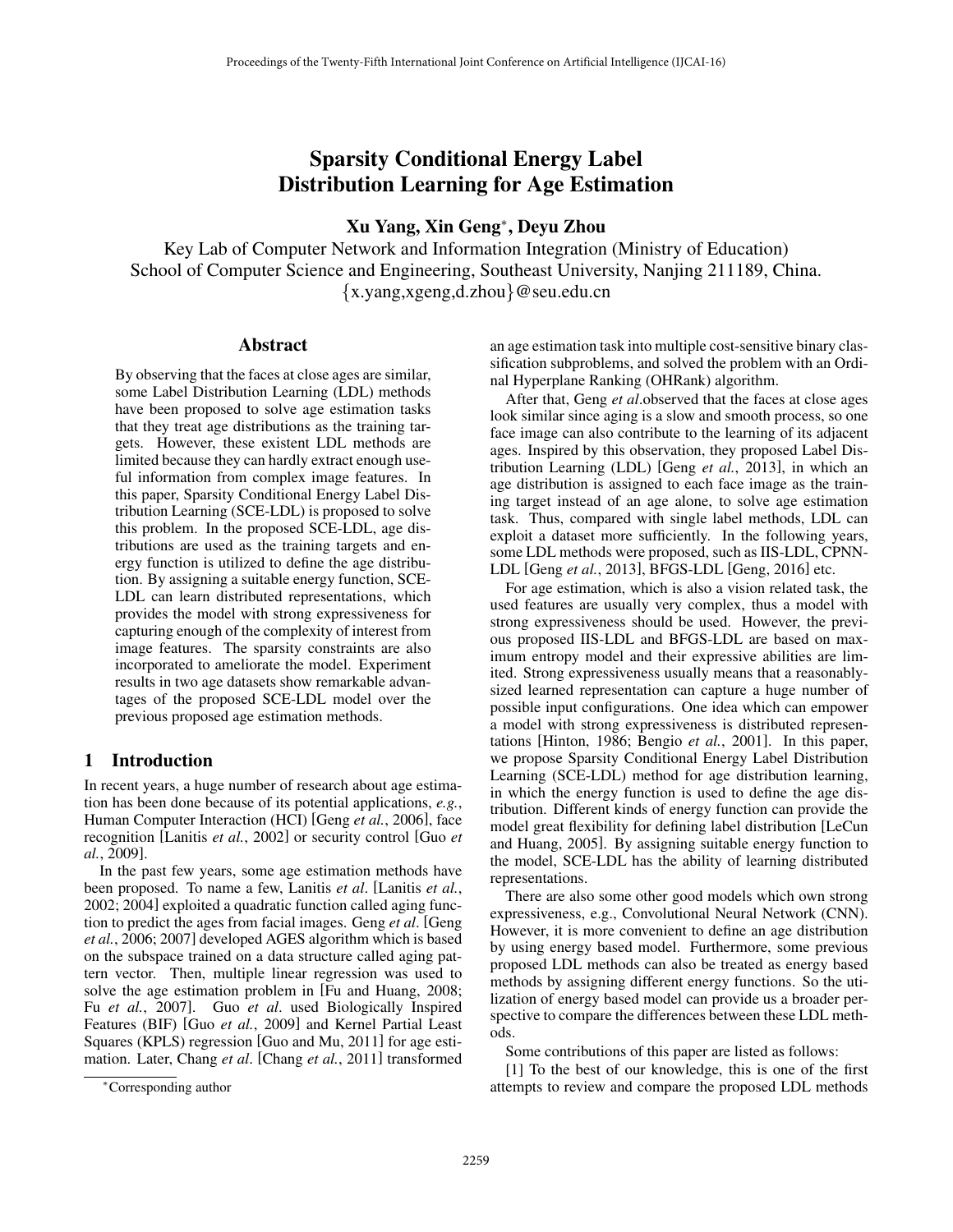(IIS-LDL, CPNN-LDL, BFGS-LDL and SCE-LDL) by using energy function model. From the perspective of energy based model, we can see that SCE-LDL can learn the distributed representations while the other LDL methods can hardly do. Thus SCE-LDL has stronger expressiveness than other LDL methods.

[2] In this work, the sparsity constraints are also incorporated to ameliorate the model. According to some existent research, (e.g., sparse coding [Olshausen and others, 1996; Lee *et al.*, 2006], ICA [Bell and Sejnowski, 1997] and energy based models [Poultney *et al.*, 2006]), sparseness can help the model learn Gabor-like filter, which is helpful in image analysis.

[3] We compare the performance of SCE-LDL with other age estimation methods by using different performance measurements on two age datasets. From the results of experiments, the performances of SCE-LDL are the best on both datasets.

The rest of the paper is organized as follows. Age distribution learning is introduced in Section 2. CE-LDL and SCE-LDL are detailed in Section 3 and 4 respectively. Section 5 shows experiment details and the results of experiments. At last, the conclusion is drawn in Section 6.

## 2 Age Distribution Learning

For a face image *x*, its age distribution is defined as a vector containing the description degrees of a certain number of neighboring ages. The description degree of age *j* is a real number  $d^j_x \in [0,1]$  representing the degree that age *j* describes the image *x*. For a face image, the description degrees of all the ages sum up to 1, indicating a full class description of the image. So the description degrees of all the ages constitute a data form similar to the probability distribution. In this paper,  $p(y_j = 1 | x)$  is used to denote the predicted description degree of age *j* to image *x*, where  $y_j$  is the  $j^{th}$ element of an age index vector *y*. For an age index vector *y*, if it indexes the age *j*, then only  $y_j$  is 1 and the other elements are all 0. Then, the problem of age distribution learning can be formulated as follows. Let  $X$  denotes the input space,  $\mathcal{L} = \{1, 2, \dots, l\}$  denotes the complete set of ages and *Y* denotes the space of age index vector. Given a training set  $S = \{ (\mathbf{x}^{(1)}, D^{(1)}), (\mathbf{x}^{(2)}, D^{(2)}), ..., (\mathbf{x}^{(n)}, D^{(n)}) \},\$  where  $x^{(i)}$  is an input image and  $D^{(i)} = \{d^1_{x^{(i)}_j}, d^2_{x^{(i)}}, \ldots, d^l_{x^{(i)}}\}$  is the age distribution associated with  $x^{(i)}$ , the goal of age distribution learning is to learn a conditional probability mass function  $p(y|x)$  from *S*, where  $x \in \mathcal{X}$  and  $y \in \mathcal{Y}$ .

Suppose  $p(\mathbf{y}|\mathbf{x})$  is a parameter model  $p(\mathbf{y}|\mathbf{x};\boldsymbol{\theta})$ , where  $\boldsymbol{\theta}$ is the parameter set which includes all the parameters in the model. Given the training set *S*, the goal of age distribution learning is to find the  $\theta$  that can generate a distribution similar to  $D_i$  given the image  $\mathbf{x}^{(i)}$ . The KL divergence is used as the similar measure, then the best parameter set  $\theta$  is determined by:

$$
\boldsymbol{\theta}^* = \operatorname*{argmax}_{\boldsymbol{\theta}} \sum_{i=1}^n \sum_{j=1}^l d_{\boldsymbol{x}^{(i)}}^j \ln p(y_j^{(i)} = 1 | \boldsymbol{x}^{(i)}; \boldsymbol{\theta}). \tag{1}
$$



Figure 1: One simple example of the energy based model. In this model, there are three layers: input layer  $x$ , hidden layer *h* and label layer *y*.

# 3 Conditional Energy Label Distribution Learning model

## 3.1 The proposed method

Energy based model associates a scalar energy to each configuration of the variables of interest. Given the energy function  $E(x, y, h)$ , the joint probability is:

$$
p(\boldsymbol{x}, \boldsymbol{y}, \boldsymbol{h}) = \frac{1}{Z} \exp(-E(\boldsymbol{x}, \boldsymbol{y}, \boldsymbol{h})), \tag{2}
$$

where *Z* is the partition function, which is a normalization term and is given as  $Z = \sum_{x}$  $\sum$ *y*  $\sum$  $\sum_{\mathbf{h}} \exp(-E(\mathbf{x}, \mathbf{y}, \mathbf{h}))$ . The

partition function is usually hard to compute. Fortunately, in the age distribution learning problem, the ultimate goal is to predict a distribution of description degree  $p(y|x)$ , we don't need to compute this normalization term and the suitable model is the conditional energy based model [Bengio *et al.*, 2001; Schwenk and Gauvain, 2002]. Figure 1 shows a simple example of the energy based model. The formula of conditional probability mass function in Conditional Energy Label Distribution Learning (CE-LDL) model is given as:

$$
p(\mathbf{y}|\mathbf{x}) = \frac{\sum_{\mathbf{h}} \exp(-E(\mathbf{x}, \mathbf{y}, \mathbf{h}))}{\sum_{\mathbf{y}} \sum_{\mathbf{h}} \exp(-E(\mathbf{x}, \mathbf{y}, \mathbf{h}))},
$$
(3)

where  $x$  is the input feature,  $y$  is the age index vector and  $h$ is the binary latent vector. The energy function of this model is set as:

$$
E(\boldsymbol{x}, \boldsymbol{y}, \boldsymbol{h})
$$
  
=  $-\sum_{r=1}^{R} h_r f_r(\boldsymbol{x}; \boldsymbol{\omega_r}) - \sum_{r=1}^{R} \sum_{j=1}^{l} h_r u_{jr} y_j - \sum_{j=1}^{l} b_j y_j.$  (4)

The parameter set  $\theta$  is  $\{b_j, u_{jr}, \omega_r | j \in \{1, 2, ..., l\}, r \in$ *{*1*,* 2*..., R}}*. Here *l* is the number of ages and *R* is the number of latent variables. The number of feature extractors *R*, which is also the number of latent variables, is specified by users. Different forms of  $f_r(\mathbf{x}; \omega_r)$  can be used in this model, *e.g.*, linear form, quadratic form and sigmoid form.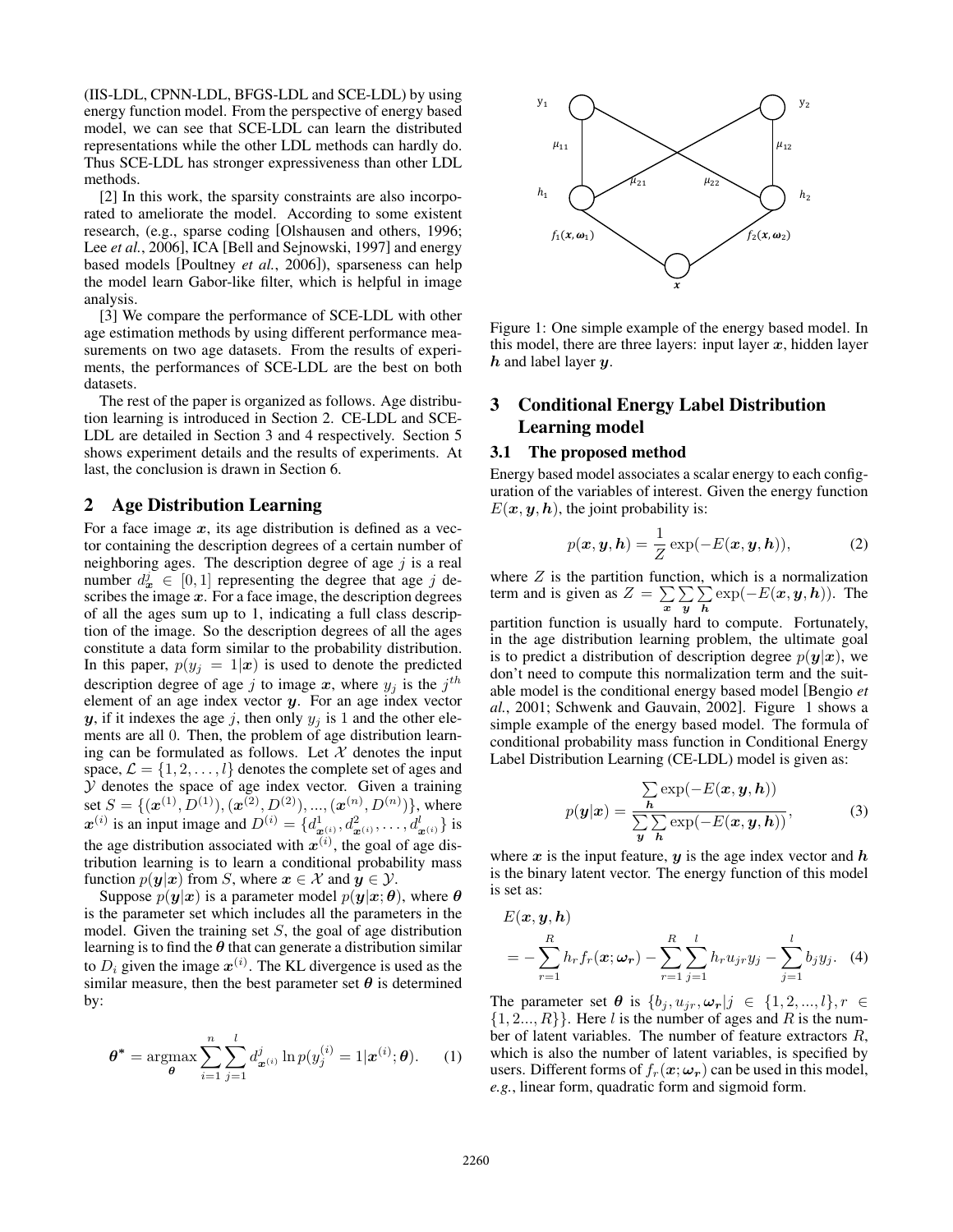By Bayesian rule, we can get:

$$
p(y_j = 1 | \boldsymbol{x}) = \frac{p(\boldsymbol{x}, y_j = 1)}{p(\boldsymbol{x})} = \frac{\sum_{\boldsymbol{h}} p(\boldsymbol{x}, \boldsymbol{h}, y_j = 1)}{\sum_{\boldsymbol{y}} \sum_{\boldsymbol{h}} p(\boldsymbol{x}, \boldsymbol{h}, \boldsymbol{y})}
$$
(5)

$$
= \frac{\sum_{\mathbf{h}} \exp\left(\sum_{r=1}^{R} h_r(f_r(\mathbf{x}; \boldsymbol{\omega_r}) + u_{jr}) + b_j\right)}{\sum_{k=1}^{l} \sum_{\mathbf{h}} \exp\left(\sum_{r=1}^{R} h_r(f_r(\mathbf{x}; \boldsymbol{\omega_r}) + u_{kr}) + b_k\right)}
$$
(6)

$$
= \frac{\exp(b_j) \sum_{h_1=0}^{1} \cdots \sum_{h_R=0}^{1} \prod_{r=1}^{R} \exp(h_r(f_r(\bm{x}; \bm{\omega_r}) + u_{jr}))}{\sum_{k=1}^{l} \exp(b_k) \sum_{h_1=0}^{1} \cdots \sum_{h_R=0}^{1} \prod_{r=1}^{R} \exp(h_r(f_r(\bm{x}; \bm{\omega_r}) + u_{kr}))}
$$
(7)

$$
= \frac{\exp(b_j)\prod\limits_{r=1}^R[\exp(f_r(\boldsymbol{x};\boldsymbol{w_r})+u_{jr})+1]}{\sum\limits_{k=1}^l \exp(b_k)\prod\limits_{r=1}^R[\exp(f_r(\boldsymbol{x};\boldsymbol{w_r})+u_{jr})+1]}.
$$
(8)

Note that from Equation (5) to (6), we use the property of label index vector that only one element of this vector is 1, and the others are all 0. From Equation (7) to (8): we first expand the sums in Equation (7). Considering all *h<sup>r</sup>* are binary, we can then get Equation (8). The terms when  $h_r = 0$  become the 1 in the brackets. In the Equation (8),  $\exp(b_j)$  is the bias of the  $j^{th}$  description degree,  $\exp(f_r(\mathbf{x}; \omega_r) + u_{jr})$  can be treated as the  $r^{th}$  feature extractor. And  $u_{jr}$  controls the effect of the *rth* feature extractor to *jth* description degree.

The  $r^{th}$  feature extractor  $\exp(f_r(\boldsymbol{x}; \boldsymbol{\omega_r}) + u_{jr})$  will return approximately 0 if this feature extractor does not fit the input feature *x* well. That means  $f_r(x; \omega_r) + u_{ir}$  will get a very small value, which is far smaller than 0, then  $\exp(f_r(\mathbf{x}; \omega_r))$  $u_{ir}$ ) will return approximately 0. Otherwise it will return a value which is larger than 1. For *R* feature extractors, this '0 or larger than 1' characteristic enables the model to learn exponential kinds of the input configurations, so CE-LDL can learn distributed representations.

### 3.2 The Comparsion of CE-LDL with some existent LDL methods

In [Geng *et al.*, 2013], IIS-LDL was proposed to solve age distribution learning and then BFGS-LDL [Geng, 2016] was developed to accelerate the optimization process. Both of them are based on maximum entropy model and the  $p(y_j =$  $1|x|$  is defined as:

$$
p(y_j = 1|\boldsymbol{x}) = \frac{\exp(\boldsymbol{\omega}_j^T \boldsymbol{x})}{\sum\limits_{k=1}^l \exp(\boldsymbol{\omega}_k^T \boldsymbol{x})},
$$
(9)

where  $\omega_i$  is the parameter which need to be learned. From the perspective of energy based model, Equation (9) represents a two-layer energy based model. Compared with IIS-LDL and BFGS-LDL, the added hidden layer and the specially designed energy function can help CE-LDL extract more information from the complex features. Thus, the expressive ability of CE-LDL is stronger than IIS-LDL and BFGS-LDL.

The  $p(y_j = 1 | x)$  used in CPNN-LDL [Geng *et al.*, 2013] is:

$$
p(y_j = 1|\boldsymbol{x}) = \frac{\prod_{r=1}^{R} [\beta_r \exp(f_r(\boldsymbol{x}, y_j; \boldsymbol{\omega_r})]}{\sum_{k=1}^{l} \prod_{r=1}^{R} [\beta_r \exp(f_r(\boldsymbol{x}, y_k; \boldsymbol{\omega_r})]},
$$
(10)

where  $\omega_i$  and  $\beta_r$  are the parameters which need to be learned. CPNN-LDL can be treated as a three-layer model and it can indeed extract more information from input features than IIS-LDL and BFGS-LDL. However, compared with CE-LDL, it can hardly learn distributed representations. In CPNN-LDL, whether the feature extractor  $\beta_r \exp(f_r(\mathbf{x}, y_i; \omega_r))$  fit the feature or not, it will return a value which will affect the model. When the training images are regular, the performance of CPNN-LDL is good. However, when the training images are not regular, the unfitted feature will return a value which will disturb the model. And thus, the performance of CPNN-LDL on some irregular image datasets will decline. In CE-LDL, the '0 or larger than 1' character enables the model to filter these unfitted features. So, even the training images are irregular, the performance of CE-LDL will not decline so much.

# 4 Sparsity Conditional Energy Label Distribution Learning model

Without the sparsity constraint, our model tends to learn distributed, non-sparse representations. And based on results from other methods [Olshausen and others, 1996; Lee *et al.*, 2006; Bell and Sejnowski, 1997; Osindero *et al.*, 2006; Poultney *et al.*, 2006], sparseness enables the model to form Gabor-like filters, which is helpful in image analysis. Thus, the suitable sparsity constraints should be added. In order to illuminate how the sparsity constraints work, we first explain the role of binary latent vector *h*.

From Equation (2) and Equation (4) we can get:

$$
p(y_j = 1, \boldsymbol{x}, \boldsymbol{h})
$$
  
=  $\frac{1}{Z} \exp(b_j) \prod_{r=1}^{R} \exp(h_r(f_r(\boldsymbol{x}; \boldsymbol{\omega_r}) + u_{jr})).$  (11)

Since the conditional probability  $p(y_j = 1 | x, h)$  is proportion to  $p(x, y_j = 1, h)$ , then the conditional probability is also proportion to the products of a series of exponential functions (which are also the feature extractors as discussed in Section 3.1)  $\exp(h_r(f_r(\mathbf{x}; \omega_r) + u_{ir}))$  and a bias term  $\exp(b_i)$ . When binary latent variable  $h_r$  is 1, the  $r^{th}$  feature extractor can contribute to the conditional probability. Otherwise, the  $r^{th}$  feature extractor returns 1 when  $h_r$  is 0, that is to say, the *rth* feature extractor makes no contribution to the conditional probability. So  $h_r$  can be understood as the trigger which controls the switch status of *rth* feature extractor.

In CE-LDL model, we can learn underlying factors which are informative to the task of age estimation, and in the sparsity amelioration one we want these factors to be more 'exclusive'. That is to say, we hope only a few feature extractors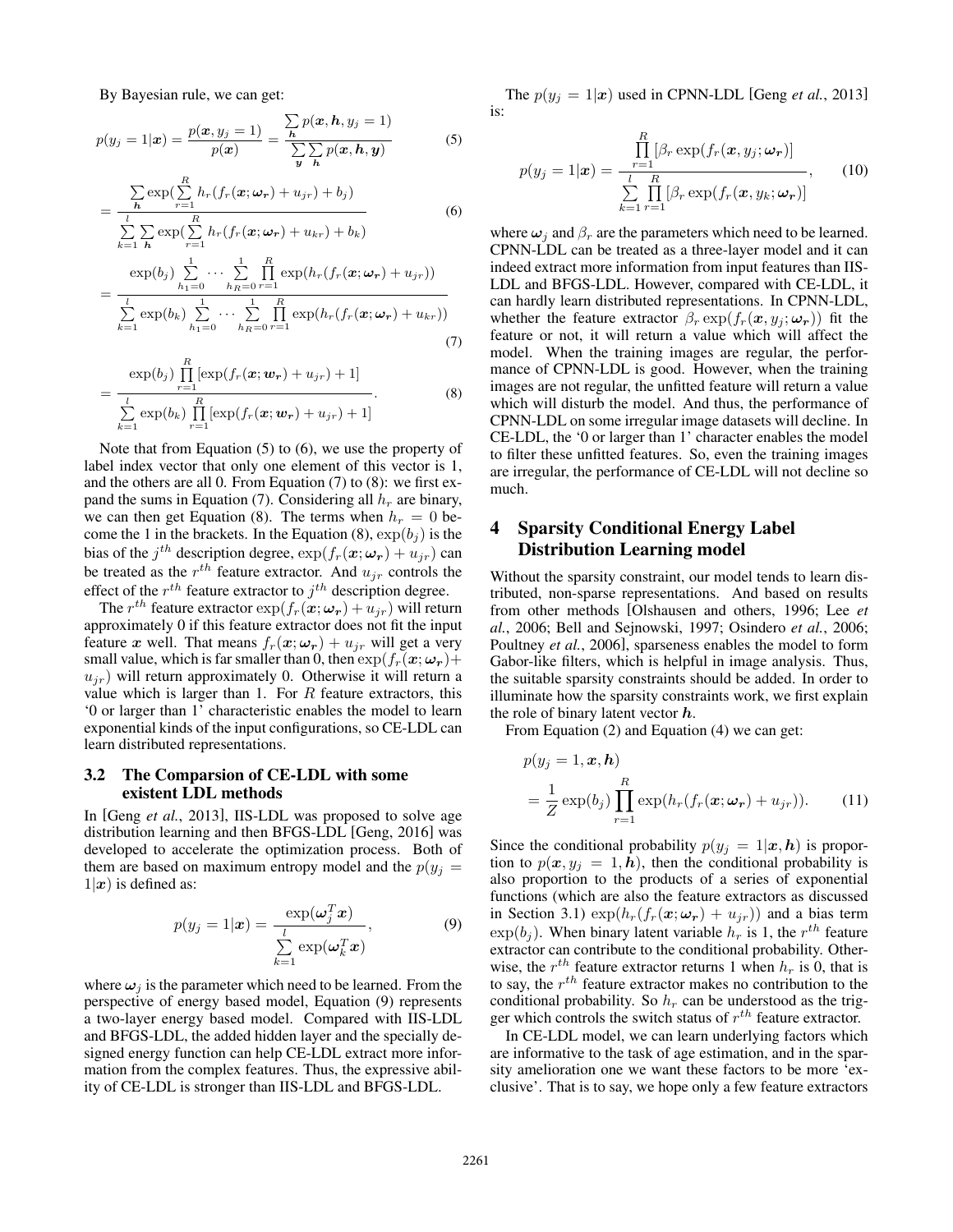work (more feature extractor triggers  $h_r$  should be 'off' status) given a feature *x*. Then the sparsity constraint term is given as follows:

$$
\sum_{r=1}^{R} \sum_{i=1}^{n} \sum_{j=1}^{l} p(h_r = 0 | \boldsymbol{x}^{(i)}, y_j^{(i)} = 1) d^j_{\boldsymbol{x}^{(i)}}.
$$
 (12)

The  $p(h_r|\mathbf{x}, y_j = 1)$  can be computed by using Bayesian rule and the result is given as follows:

$$
p(h_r|\boldsymbol{x}, y_j=1) = \frac{\exp(h_r(f_r(\boldsymbol{x}; \boldsymbol{\omega_r}) + u_{jr}))}{\exp(h_r(f_r(\boldsymbol{x}; \boldsymbol{\omega_r}) + u_{jr})) + 1}.
$$
 (13)

For a given input feature  $x^{(i)}$ , we know the description degree  $d^j_{\mathbf{x}^{(i)}}$  of each label *j*. So the weighted average is used in Equation (12). Then the total objective function is the sum of Equation (1) and Equation (12) and we hope to find a  $\theta$  to maximize such objective. That is:

$$
\boldsymbol{\theta}^* = \underset{\boldsymbol{\theta}}{\operatorname{argmax}} L(\boldsymbol{\theta}) \tag{14}
$$

$$
L(\boldsymbol{\theta}) = \sum_{i=1}^{n} \sum_{j=1}^{l} d_{\boldsymbol{x}^{(i)}}^{j} \ln p(y_j^{(i)} = 1 | \boldsymbol{x}^{(i)}; \boldsymbol{\theta})
$$

$$
+ \lambda \sum_{r=1}^{R} \sum_{i=1}^{n} \sum_{j=1}^{l} d_{\boldsymbol{x}^{(i)}}^{j} p(h_r = 0 | \boldsymbol{x}^{(i)}, y_j^{(i)} = 1), \quad (15)
$$

where the  $\lambda$  controls the importance between the KL divergence with the sparsity constraints.

Batch stochastic gradient descent is used to solve Equation (15) and the derivatives of parameters of  $\ln[p(y_i = 1 | \mathbf{x})]$ are given as follows:

$$
\frac{\partial \ln[p(y_j = 1|\boldsymbol{x})]}{\partial b_k} = 1_{(j=k)} - p(y_k = 1|\boldsymbol{x});\n\frac{\partial \ln[p(y_j = 1|\boldsymbol{x})]}{\partial u_{kr}}
$$
\n
$$
= [1_{(j=k)} - p(y_k = 1|\boldsymbol{x})] \frac{\exp(f_r(\boldsymbol{x}; \boldsymbol{\omega}_r) + u_{kr})}{\exp(f_r(\boldsymbol{x}; \boldsymbol{\omega}_r) + u_{kr}) + 1};\n\tag{17}
$$

$$
\frac{\partial \ln[p(y_j = 1 | \boldsymbol{x})]}{\partial \boldsymbol{\omega}_r} \n= \left[ \frac{\exp(f_r(\boldsymbol{x}; \boldsymbol{\omega}_r) + u_{jr})}{\exp(f_r(\boldsymbol{x}; \boldsymbol{\omega}_r) + u_{jr}) + 1} - \right] \n\sum_{k=1}^{l} p(y_k = 1 | \boldsymbol{x}) \frac{\exp(f_r(\boldsymbol{x}; \boldsymbol{\omega}_r) + u_{kr})}{\exp(f_r(\boldsymbol{x}; \boldsymbol{\omega}_r) + u_{kr}) + 1} \right] \frac{\partial f_r(\boldsymbol{x}; \boldsymbol{\omega}_r)}{\partial \boldsymbol{\omega}_r},
$$
(18)

where the  $1_{(i=k)}$  is the indicator function which returns 1 when  $j =$ *k* and 0 otherwise. Derivatives of parameters of  $p(h_r = 0 | \mathbf{x}, y_j = 0)$ 1) are given as follows:

$$
\frac{\partial p(h_r=0|\boldsymbol{x}, y_j=1)}{\partial u_{kr}} = -1_{(j=k)}p(h_r=0|\boldsymbol{x}, y_j=1)(p(h_r=1|\boldsymbol{x}, y_j=1));
$$
\n(19)

$$
\frac{\partial p(h_r = 0 | \mathbf{x}, y_j = 1)}{\partial \omega_r} \n= -p(h_r = 0 | \mathbf{x}, y_j = 1) (p(h_r = 1 | \mathbf{x}, y_j = 1)) \frac{\partial f_r(\mathbf{x}, \omega_r)}{\partial \omega_r}.
$$
\n(20)

The learning algorithm is given in the Algorithm 1. After learning the parameters, given a new feature  $x^*$ , the predicted distribution  $p^*$  is computed by Equation (8) and the predicted age  $a^*$  is determined by  $a^* = \argmax_a p^*(y_a = 1 | x^*)$ .

Algorithm 1 Learning algorithm of SCE-LDL

# Input:

The training set *S*.

# Output:

- The parameter set  $\theta$ . 1: Initialize the model parameter set  $\theta$ .
- 2:  $t = 0$ .
	-
- 3: Update the parameters as follows until  $t > t_{max}$ :

$$
b_k := b_k + \alpha \frac{\partial L(\boldsymbol{\theta})}{\partial b_k};
$$
  
\n
$$
\boldsymbol{\omega_r} := \boldsymbol{\omega_r} + \alpha \frac{\partial L(\boldsymbol{\theta})}{\partial \boldsymbol{\omega_r}};
$$
  
\n
$$
u_{kr} := u_{kr} + \alpha \frac{\partial L(\boldsymbol{\theta})}{\partial u_{kr}};
$$
  
\n
$$
t := t + 1;
$$

where  $t_{max}$  is the number of maximum iteration and  $\alpha$ is the learning rate. The derivatives of different parameters can be got by taking Equations (16)- (20) into Equation (15).

## 5 Experiments and analyses

#### 5.1 Datasets used in the experiments

Two datasets are used in our experiments: MORPH [Ricanek Jr and Tesafaye, 2006] and the dataset provided by ChaLearn [Escalera *et al.*, 2015]. There are totally 55,132 face images in the MORPH. The ages of the face images range from 16 to 77 with a median age of 33. The faces are from different races, among which the African faces account for about 77%, the European faces account for about 19%, and the remaining 4% includes Hispanic, Asian, Indian and other races. According to the chronological age of each face image, an age distribution is generated using the Gaussian distribution as follows:

$$
d_{\mathbf{x}}^{j} = \frac{1}{\sqrt{2\pi}\sigma} \exp\left(\frac{-(j-a)^{2}}{2\sigma^{2}}\right),\tag{21}
$$

where the *a* is the chronological age of the face image *x* and the  $\sigma$  is the standard deviation which is set as 1 here.

The second dataset used in the experiment is the ChaLearn dataset. There are totally 3,615 human images can be utilized in this dataset: 2,479 in the training set and 1,136 in the validation set. The images in this dataset are figure photos taken under wild condition. In order to get frontal face images from these human images, we pre-process these images by three steps. First, we employ DPM model [Mathias *et al.*, 2014] to detect the main facial region of each image. Then the detected face is fed into a public available facial point detector software [Sun *et al.*, 2013] to get the corresponding five facial key points including the left/right eye centers, nose tip and left/right mouth corners. Finally, based on these facial points, we utilize face alignment for these facial images.

In the ChaLearn dataset, the age of each image is labeled by multiple individuals as apparent age rather than its chrono-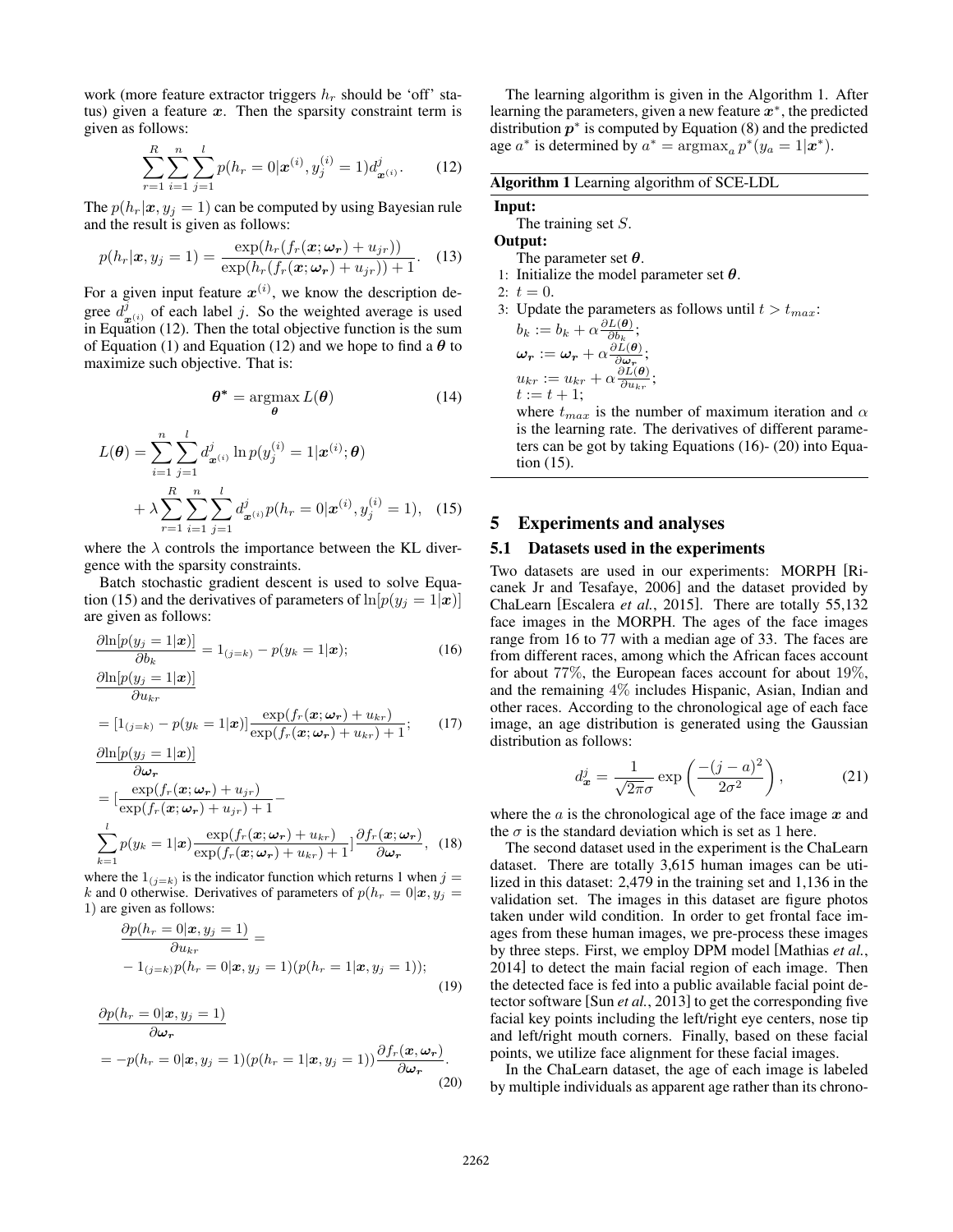

(a) CS of all the algorithms at the error levels 0-10 on the (b) CS of all the algorithms at the error levels 0-10 on the MORPH dataset. ChaLearn dataset.

Figure 2: The CS on MORPH and the CS on ChaLearn.

logical age. For each image, its mean age and the corresponding standard deviation are given. And in this dataset, these mean ages and standard deviations are used to generate the corresponding Gaussian distribution by Equation (21).

<sup>0</sup> <sup>2</sup> <sup>4</sup> <sup>6</sup> <sup>8</sup> <sup>10</sup> <sup>0</sup>

m

The features used for both datasets are Biologically Inspired Features (BIF) [Guo *et al.*, 2009]. By simulating the primate visual system, BIF has shown good performance in facial age estimation [Guo *et al.*, 2009]. In the MORPH dataset, the dimension of the BIF vectors is further reduced to 200 by using Marginal Fisher Analysis (MFA) [Yan *et al.*, 2007]. In the ChaLearn dataset, only 2,479 images can be used to train our model, so we do not reduce the dimension of the extracted features. The 7,152 dimensional features are used in the ChaLearn dataset. In both datasets, the BIF features are normalized that the mean of each dimension is 0 and the variance of each dimension is 1.

### 5.2 Performance measurement

Two kinds of performance measurements are used in our experiments. The first one is Mean Absolute Error (MAE), *i.e.*, the average absolute difference between the predicted age and the labeled age. The second one is cumulative score (CS), which is represented as follows:

$$
CS_m = \frac{N_m}{N} \times 100\%,\tag{22}
$$

where  $N$  is the total number of test images,  $N_m$  represents the number of probe facial images whose absolute error between the estimated age and the ground truth age is not greater than *m* years.

#### 5.3 Experiment details

Three kinds of  $f_r(\mathbf{x}; \omega_r)$  are attempted in our experiments: linear function, quadratic function and Sigmoid function. Similar results are got by using these three kinds of functions, while linear function have a quicker training speed. So the results of SCE-LDL reported in this section are computed by using linear function:

 $\begin{array}{ccccccc}\n0 & 2 & 4 & 6 & 8 & 10\n\end{array}$ 

m

$$
f_r(\boldsymbol{x}; \boldsymbol{\omega_r}) = \boldsymbol{\omega_r}^T \boldsymbol{x} + w_{r0}.
$$
 (23)

Some parameters used in the experiments are set as follows: the number of maximum iteration  $t_{max}$  is 30 and the learning rate  $\alpha$  is 0.1. Some existing algorithms specially designed for facial age estimation are compared as the baseline methods, which include CPNN-LDL [Geng *et al.*, 2013], BFGS-LDL [Geng, 2016], OHRank [Chang *et al.*, 2011] and KPLS [Guo and Mu, 2011]. The reason of choosing these methods is that they almost get the best performance compared with some earlier age estimation methods.

And also note that we do not compare our methods with the results of competition which is held by ChaLearn because all the top-rank methods of that competition are based on deep learning [Escalera *et al.*, 2015]. And in the competition, these deep learning methods collected a huge number of additional facial images to train their deep architectures. But we only use the given 2,479 facial images to train our model.

#### 5.4 Experiment results and analyses

In the first experiment, MORPH dataset is randomly split into 10 chunks. Each time, 1 chunk is used as the testing set and the rest 9 chunks are used as the training set. This procedure is repeated 10 folds and the mean value and standard deviation of each evaluation measure is computed. The number of hidden units *R* is set as 150 and the  $\lambda$  is set as 0.005. The first row of Table 1 reports the MAE of all the compared methods on the MORPH dataset. Figure 2a shows the CS of all the compared methods at the Error Levels 0-10 on the MORPH dataset.

In the second experiment, we use the images in training set provided by ChaLearn to train our model. And the validation set provided by ChaLearn is used as the test set in our experiment. The number of hidden units *R* is set as 150 and the  $\lambda$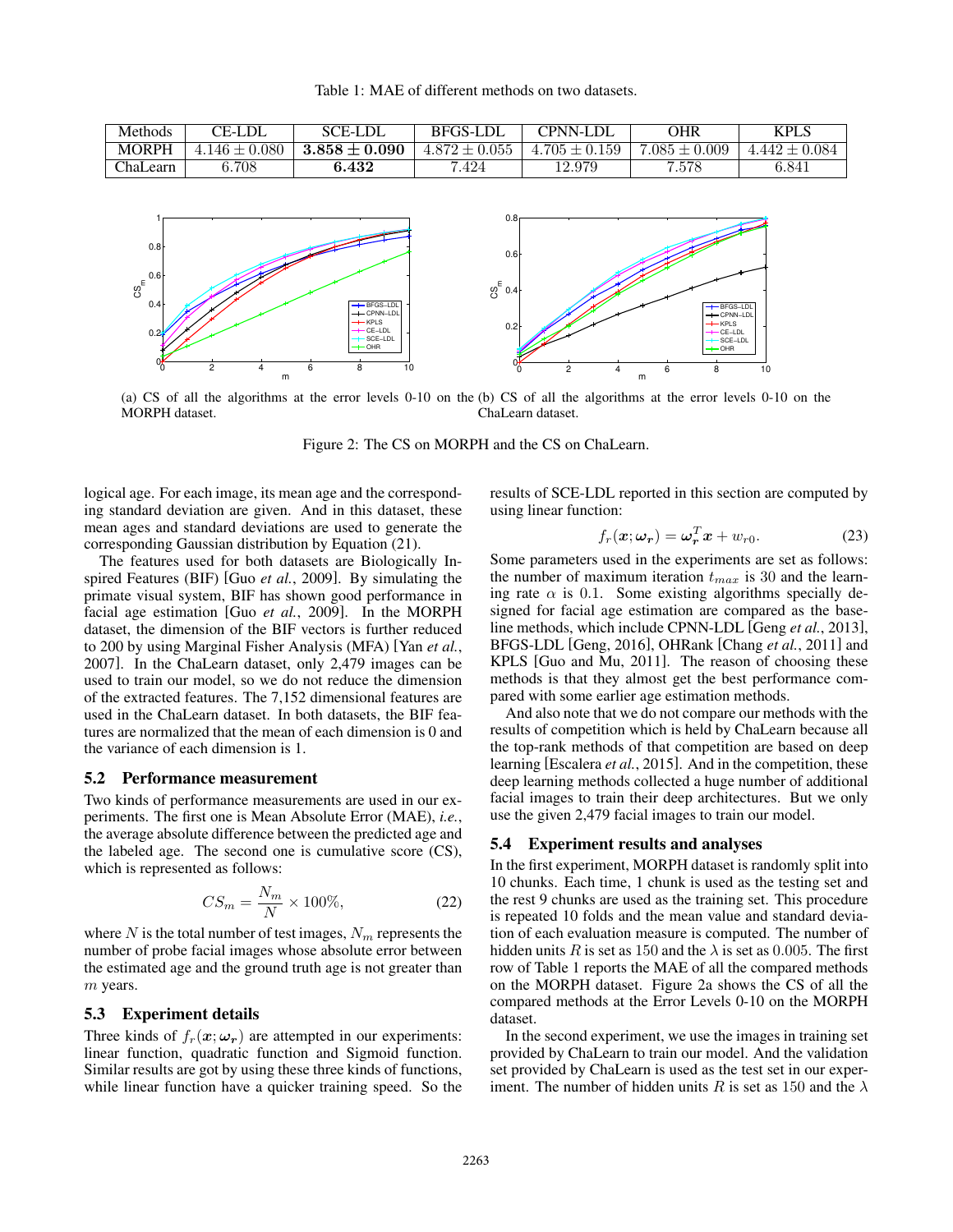|          |                           | $\pi$             | 100               | $1 \cap F$        | 50ء                    | 175            |
|----------|---------------------------|-------------------|-------------------|-------------------|------------------------|----------------|
| MORPH    | $3.963 \pm 1$<br>$-0.076$ | $3.905 \pm 0.077$ | $3.868 \pm 0.090$ | $3.874 \pm 0.090$ | .090<br>$3.858 \pm 0.$ | $3.842 \pm 0.$ |
| ChaLearn | 6.774                     | 6.607             | 6.577             | $6.619\,$         | 6.432                  | 6.473          |

Table 3: MAE of SCE-LDL computed by using different  $\lambda$  on two datasets.

|                 |      | $0.001\,$           | 0.005             | $\rm 0.01$        | 0.05              |
|-----------------|------|---------------------|-------------------|-------------------|-------------------|
| <b>MORPH</b>    | 146- | $3.936 \pm 0.127$   | $3.858 \pm 0.090$ | $3.883 \pm 0.089$ | $3.960 \pm 0.080$ |
| <b>ChaLearn</b> | 708  | $\hphantom{0}6.666$ | 6.432             | $6.768\,$         | 6.784             |

is set as 0*.*005. The second row of Table 1 reports the MAE of all the compared algorithms on the ChaLearn dataset. Figure 2b shows the CS of all the compared methods at the Error Levels 0-10 on the ChaLearn dataset.

As can be seen in the Table 1, the performances of CE-LDL and SCE-LDL are significantly better than other age estimation algorithms. And after incorporating the sparsity constraints, the performance improves. Compared with the MAEs of all methods on the MORPH dataset, the MAEs computed on ChaLearn dataset are generally worse. This is because that, in the MORPH dataset, the images are frontal faces taken indoor with similar lighting, while the images of another one, ChaLearn, are figure photos taken under wild condition. Though we have pre-processed these photos, the pre-processed facial images in ChaLearn are not as regular as the facial images in MORPH.

From the Figure 2a, we can see that, in the MORPH dataset, different methods (except OHR) get similar CS values at high error levels. But at lower error levels, SCE-LDL obviously owns the highest CS. This also means that SCE-LDL is more accurate than other age estimation methods on the MORPH dataset.

In the ChaLearn dataset, only 2,479 images are used to train each model. And as discussed in Section 1, compared with single label methods, one major advantage of LDL methods is that LDL methods can use a dataset more sufficiently. Thus, the performances of BFGS-LDL, CE-LDL and SCE-LDL are better than KPLS and OHR, as shown in Figure 2b.

As discussed in Section 3.2, since SCE-LDL can learn a model with stronger expressiveness, the performance of SCE-LDL is generally better than BFGS-LDL and CPNN-LDL. And although CPNN-LDL can extract more information from features than BFGS-LDL, some parts of this information will disturb the model. So when the number of training images is large and the training images are regular, such as MORPH dataset, the performance of CPNN-LDL is good. But when the number of training images becomes fewer and when the images are took under wild condition, such as ChaLearn dataset, the performance of CPNN-LDL declines. Since SCE-LDL can learn distributed representations, then the unfitted features will be filtered, the performance of SCE-LDL will not decrease so much compared with CPNN-LDL.

Table 2 shows the MAE of SCE-LDL computed by using

different *R*, and here the  $\lambda$  is set as 0.005. This table shows that the predicted result is not very sensitive to the choice of *R*. For both datasets, even in the worst case (when *R* is 50), the MAEs of SCE-LDL on both datasets are lower than the other methods. Table 3 shows the MAE of SCE-LDL computed by using different  $\lambda$ , and here the *R* is set as 150. The choice of  $\lambda$  is important because it controls the balance between KL divergence and sparsity constraints. On the one hand, if  $\lambda$  is too small, the SCE-LDL will trend to learn non-sparse representations, then SCE-LDL degenerates to CE-LDL. On the another hand, if  $\lambda$  is too big, in the Equation (15), the effect of KL divergence will be weakened, then the predicted distribution will be less similar with the real distribution. But if  $\lambda$  is chosen from a suitable range, as shown in Table 3, the performance will not have huge fluctuations.

### 6 Conclusion

In this paper, SCE-LDL is proposed to estimate ages from face images. In SCE-LDL, we assign a Gaussian distribution to each face image and use these age distributions as the training targets. And energy function is used to define the age distribution. By assigning a suitable type of energy function to the model, SCE-LDL can learn distributed representations while other LDL methods can hardly do. Thus, SCE-LDL have the ability to learn a model with stronger expressiveness compared with IIS-LDL, BFGS-LDL and CPNN-LDL. In order to help the model learn distributed sparse representations, sparsity constraints are also incorporated to improve the performance of the model. At last, the experiment results of two different datasets show that our proposed SCE-LDL can get the best performances compared with the baseline algorithms.

## Acknowledgement

This research was supported by the National Science Foundation of China (61273300, 61232007,61528302), the Jiangsu Natural Science Funds for Distinguished Young Scholar (BK20140022), and the Collaborative Innovation Center of Wireless Communications Technology.

## References

[Bell and Sejnowski, 1997] Anthony J Bell and Terrence J Sejnowski. The independent components of natural scenes are edge filters. *Vision research*, 37(23):3327–3338, 1997.